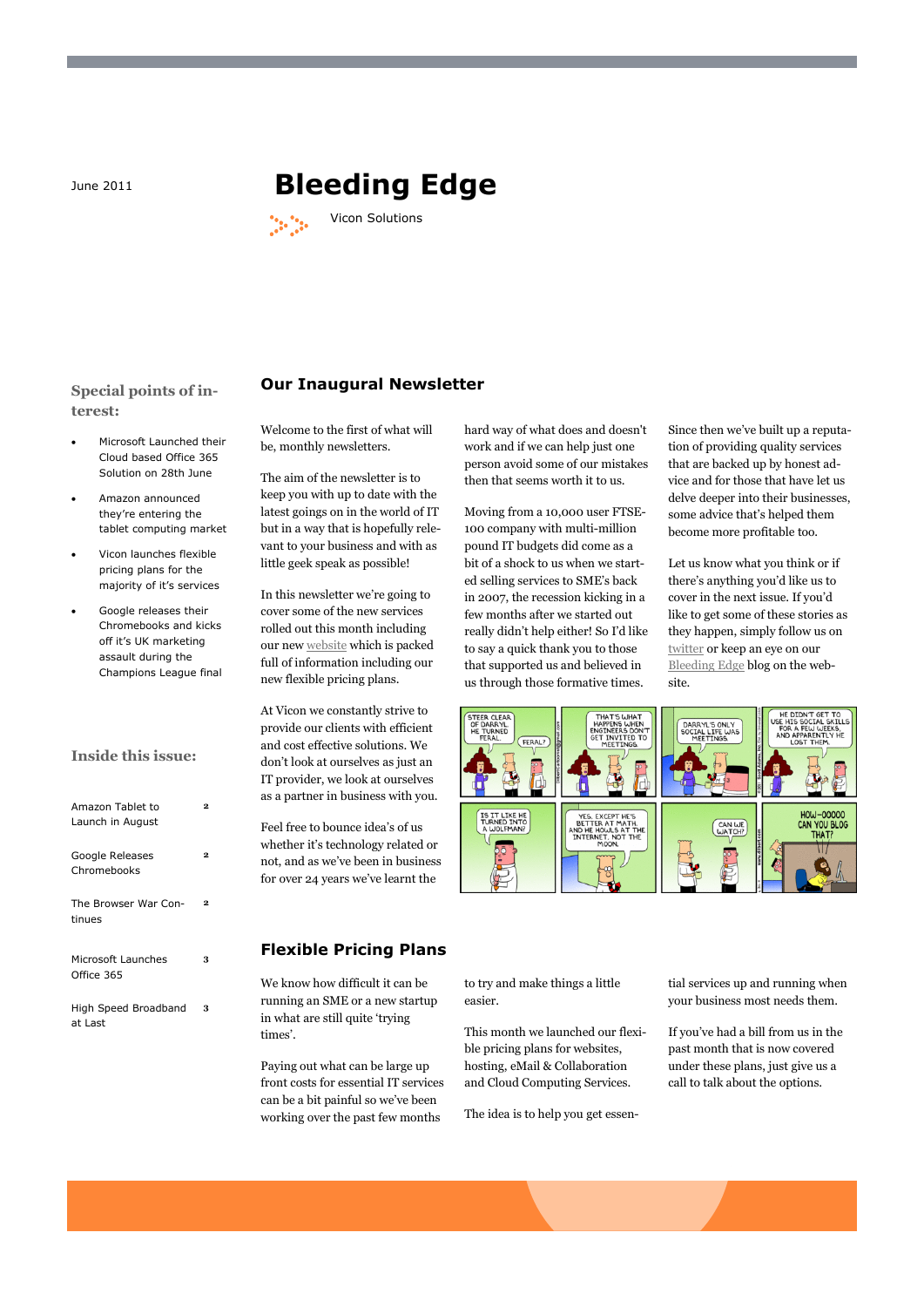#### **Amazon Tablet to Launch in August**

There"s not a day goes by without yet another manufacturer releasing yet another tablet, all of them desperate to eat into Apples iPad market share. It can"t be denied that no matter how much you may or may not like Apples "pretty" products, they do know how to create a buzz and deliver a quality amazon.co.uk product, you"ve just got to accept that you have to play by

The main reason why Apple has been so successful where others have failed, is their ability to make their products easy-to-use. Most major mobile and PC manufactur-

their rules (flash anyone?)

ers have a tablet in some form or other running on either Android, Blackberry OS or Windows.

What none of them have yet though is the same level of seamless operation or a similar amount of applications available for

> download, Android devices come close but their apps market needs work.

Well, that is until Amazon decided to enter the market. When I first read about it I though great, yet another one to confuse the masses until it started to sink in.

Who already has a massive and well known online store? Who

already has a successful mobile device and understands the market? Who is one of the leading cloud computing providers?

#### You've guessed it, Amazon!

If they can get this product right, this is going to revolutionise tablet computing again. Imagine having a lightweight but powerful portable device that can easily download music, books and apps, that can seamlessly link to your business applications you have running on their EC2 Cloud platform and that follows open standards.

Apple watch out, I think this one might give you some real competition at last.

### **Google Releases Chromebooks**

Microsoft and Apple have the Desktop and Laptop Operating System market pretty much sewn up, there are some great Linux efforts out there (Ubuntu for example) but all of them have their problems… Windows is bulky, expensive and not particularly user friendly but offers great flexibility, Apple"s OS-X devices are expensive, not as well developed for as Windows but easy-to-use and Linux whilst open, free and efficient does not have all the commercial applications you may be used to.

Google has been planning to enter this market for quite a while now, it hit the mobile market first with Android, then it tackled the

browser market with Chrome, then it released it's business eMail and productivity suite Google Apps for Business all in preparation for what it believes is a revolution in the computing market.



Chromebooks are web based laptops that are designed specifically for speed, ease-of-use and to reduce administration overheads. They use the new Chrome OS which is a very efficient operating system (8 second boot from cold!) and is built around the Chrome browser. They are specifically

designed for Cloud computing, you don"t load applications locally in the old fashioned sense, you run them in a browser. This also offers the advantage that it's very secure – no local apps=no viruses!

Their philosophy is that if you can run all your applications in a cloud then you don"t need a bulky, expensive operating system and therefore you don"t need a bulky and expensive piece of hardware & software plus the small army of technicians just to keep them running. Of course it has it's drawbacks, No Internet=No Applications, they"re currently working on Offline Capabilities.

#### **The Browser War Continues**

Internet Browsers used to be easy, you used Internet Explorer if you were on Windows or Safari if you were on an Apple. They got lazy though, and with the help of the worlds anti-monopoly agencies it started to change.

I used to be an IE lovie, refusing to use anything else until it got so painfully slow that I had to try something else, I switched to Firefox which I used very happily for several years until it also got slower (it was still quicker than IE though!)

About six months ago, after constant nagging by Florence at [Innerplace,](http://www.innerplace.co.uk) I finally gave Google

Chrome a go... Wow!!! It's fast... If your current browser takes any longer than 3 seconds to start up, get rid of it! It made the Internet and the cloud applications I use all day so much faster.

Microsoft have also released IE9 now which is quicker than IE8 but still nowhere near Chrome.

*"Apple watch out, I think this one might give you some real competition at last."*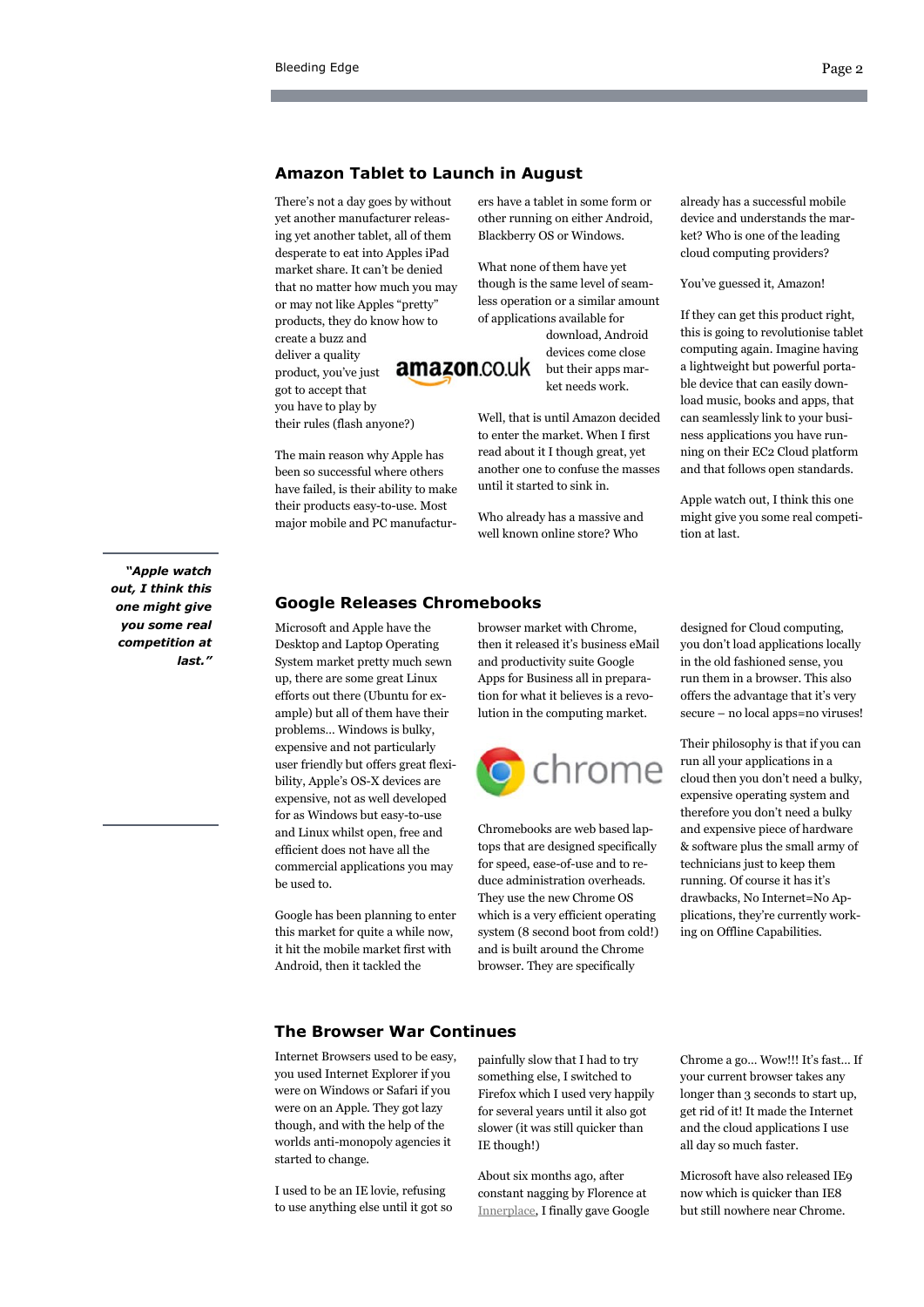#### **Microsoft Launches Office 365**

Microsoft have finally launched their cloud based eMail & Collaboration solutions to complete with Google"s Apps for Business.

Google have pretty much had this cloud based market to themselves over the past year or two and it's managed to gain an amazing lead in such a short period of time due to it's ease-of-use, cost and features.

Microsoft have been a bit slow in the cloud marketplace but with the launch of a service that includes familiar products such as Outlook, Exchange, Word, Excel and Powerpoint they"ve really come out fighting, especially when tied together with their collaboration solutions.

There are several plans available starting at £4.00 per user/month which includes 25Gb of eMail storage and their web based office applications.

They also now provide Microsoft Office 2010 Professional Plus as part of their £15.75 per user/ month plan so there"s no need to go spending huge amounts of capital on buying or upgrading MS Office anymore.

There"s still some fine tuning to do on the office web applications but it offers a very cost effective solutions for those wanting to stay with MS Office and Outlook.



### **High Speed Broadband at Last**

BT Openreach, who are the wholesale telecoms provider arm of BT have been for the past few years trying desperately to catch up with the rest of the world by rolling out Fibre Internet connectivity.

As BT are the UK"s incumbent provider they have to provide all the ADSL cabling from Exchange to Premises for all the UK"s Internet ISP"s, so even if you"re using Plusnet, Demon or Sky, the link to your house or business is in most cases provided by BT Openreach. Only once your signal reaches the Exchange does your ISP take over managing the traffic.

Once BT Openreach have launched the service in your area, you can ask your current ISP for the faster service. You do NOT need (or I would recommend want) to move to BT.

Visit "[Bleeding Edge](http://www.viconsolutions.co.uk/category/bleeding-edge/)" on our website to check out when it will be available in your area.

There are two different methods being rolled out: -

#### **FTTC - Fibre to the Cabinet**

In the past your ADSL broadband connection has been delivered via a copper cable to the nearest Exchange. The further away from the Exchange you are the slower your internet will be as the signal degrades over distance (5km is about the maximum). FTTC eliminates a lot of this problem by linking all the Green Cabinets at the end of your street to the Exchange using high speed Fibre cables, and then only using a short copper cable to link to your house. The major advantage is significantly increased internet speeds, by a factor of 10 in some cases!

#### **FTTP - Fibre to the Premises**

This takes it one step further and runs the Fibre link directly to the Premises, this is primarily designed for multi-tenant buildings. Offices, Apartment Blocks, etc...

*"Microsoft have really come out fighting with a great pricing structure and familiar applications"*